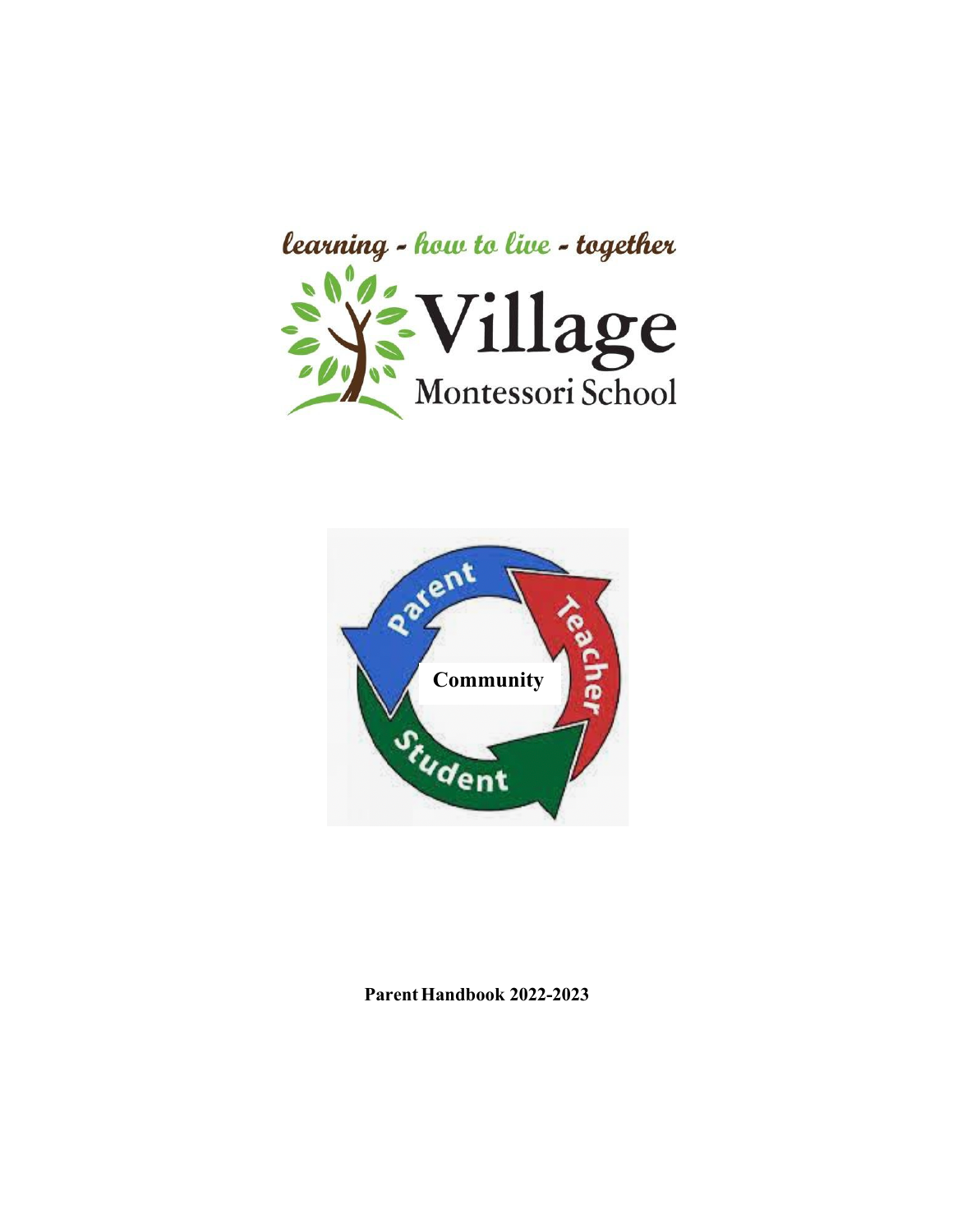## **MISSION**

The Mission of Village Montessori School is to provide the best educational environment dedicated to upholding and maintaining the principles of **AMI** Montessori Education. Our warm and nurturing environment is meticulously prepared to meet the needs of the individual child. We strive to educate the child through supportive relationships to foster a love for learning, a curiosity about the world and help him/her to mature to make a position productive impact on our world community.

Recognized by the Association Montessori Internationale since 1996

Village Montessori School believes that the best learning and working environment includes a diverse population. Village Montessori School does not discriminate based on *race, color, religion, gender, sexual orientation, or national origin.*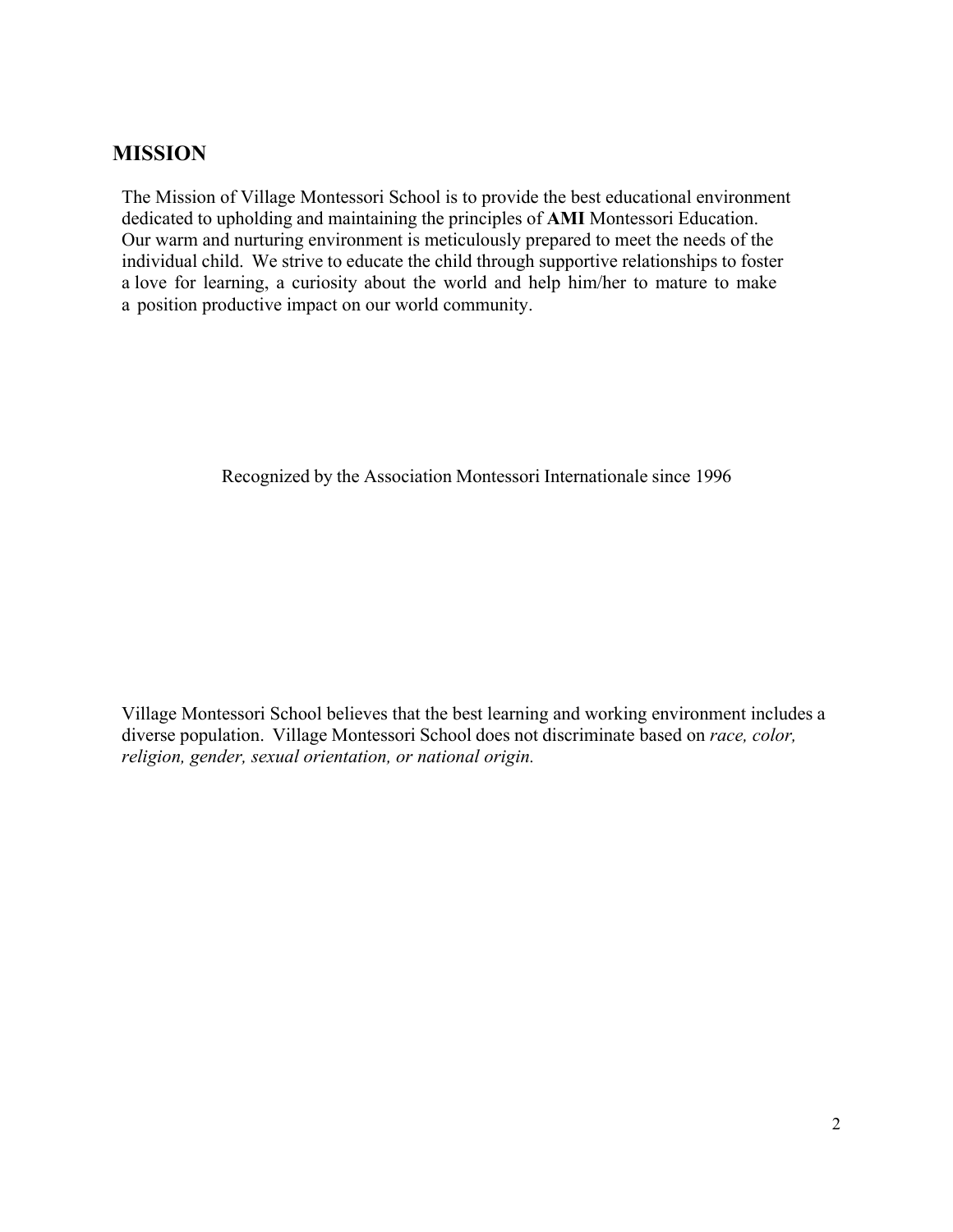| <b>TABLE OF CONTENTS</b> |  |  |
|--------------------------|--|--|
|                          |  |  |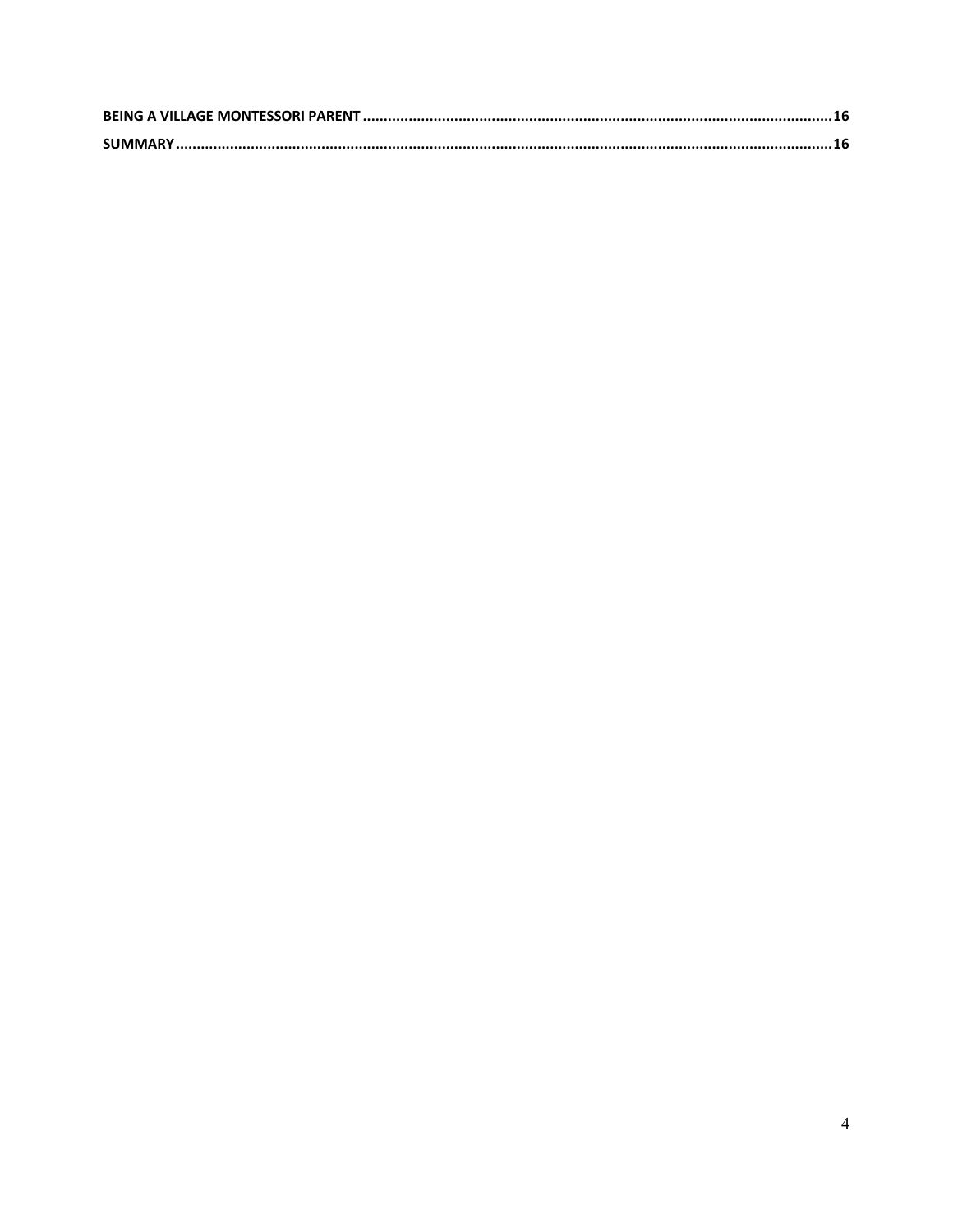## **VILLAGE MONTESSORI SCHOOL CONTACT INFORMATION**

#### **ADDRESS: 1610 Woodstock Rd. Roswell, Ga. 30075**

**www.VMSchool.com**

#### OFFICE PHONE NUMBER: (770) 552-0834

STAFF:

Louis and Virginia Lee Owners

Debbie Drankoski Bookkeeper

Danielle Edwards Toddler Guide

Andrea Capuano Toddler Guide

Lola Leman Primary Guide

Luz Lugo Primary Guide

Tiffany Brown Primary Guide

Annmarie Gever Director of Operation Seema Patel **Administrative Assistant** Xiomara Mejia **Front Office Administrative Assistant** 

Victoria Millard Toddler Assistant & Toddler After School

Amy Ford Toddler Assistant

Joni Medeiros Primary Assistant

Cindy Lynch Primary Assistant Fanny Costa Primary After School

Veronica Sanders Primary Assistant Hend Elghareb Elementary After School

Siobhan Medina Lower Elementary Guide Nancy Ewalt **Lower Elementary Assistant** 

Emmie Thompson Upper Elementary Guide Upper Elementary Assistant & Elementary After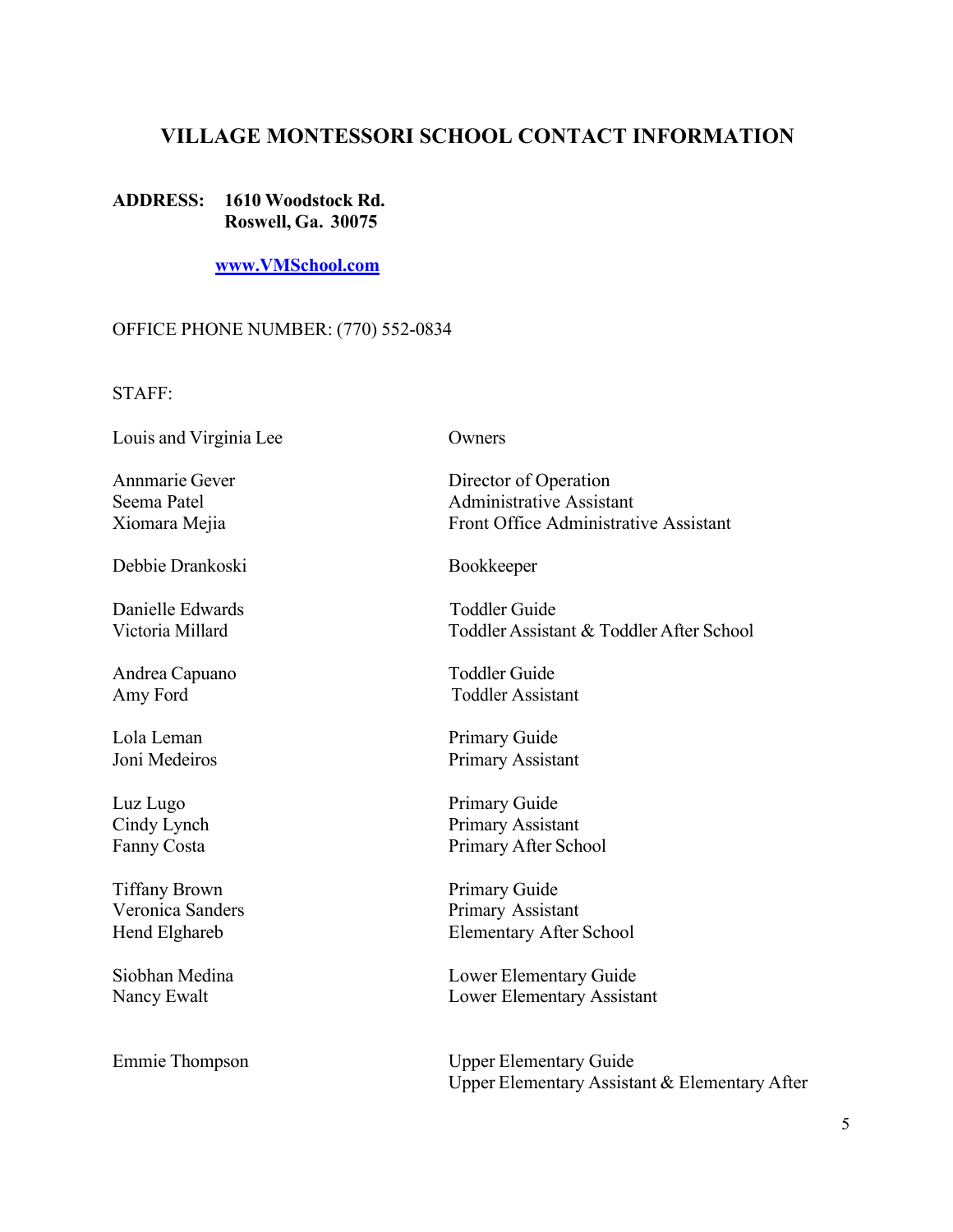**School** 

Lindsay Hill Adolescent Program/Middle School Lead Teacher & Coordinator

Suzanne Cook Art Teacher

Leonard Fingerman Elementary & Middle School P.E. Teacher

Guilietta Glade Spanish Teacher Music Teacher

# **SCHOOL HOURS OF OPERATION**

School hours are 7:30 a.m. - 6:00 p.m., Monday through Friday. A separate summer camp program is usually offered each year if enough parents are interested in participating. Please refer to the school calendar for specific dates and holidays that the school is closed as well as for special events.

## **Toddler Program**

The hours for the Toddler Program are broken into three options:

- 8:35 a.m. 11:30 a.m. with the choice of two, three or five days.
- 8:35 a.m.  $-12:30$  p.m. with the choice of three or five days. These children bring their lunch and eat with the class.
- 8:35 a.m.  $-2:45$  p.m. with the choice of three or five days. These children bring their lunch, eat with the class and stay for nap time after lunch.
- 8:35 a.m. 5:30 p.m.

# **Primary Program – Half Day and Full Day**

We have three Montessori Primary classes in which the Montessori curriculum hours are from 8:30 a.m.  $-12:00$  p.m. for the younger children, ages 3 & 4, and 8:30 a.m.  $-3:00$  p.m. for ages 5 & 6. These are students who have demonstrated academic, social and emotional readiness. If your child is enrolled in this program, your child's teacher will discuss his/her progress with you and advise you as to your child's readiness to extend his/her hours to 3:00 p.m. This extension is by invitation only; the decision is made by your child's teacher.

# **Primary Program – All Day and Extended Day**

The Primary All-Day hours are  $8:00$  a.m.  $-5:00$  p.m. This program also provides the flexibility of students arriving as early as 7:30 a.m. and staying as late as 6:00 p.m. with an additional charge. We also offer 8:30 a.m.-3:00 p.m. for students under the age of 5, this includes lunch and nap time.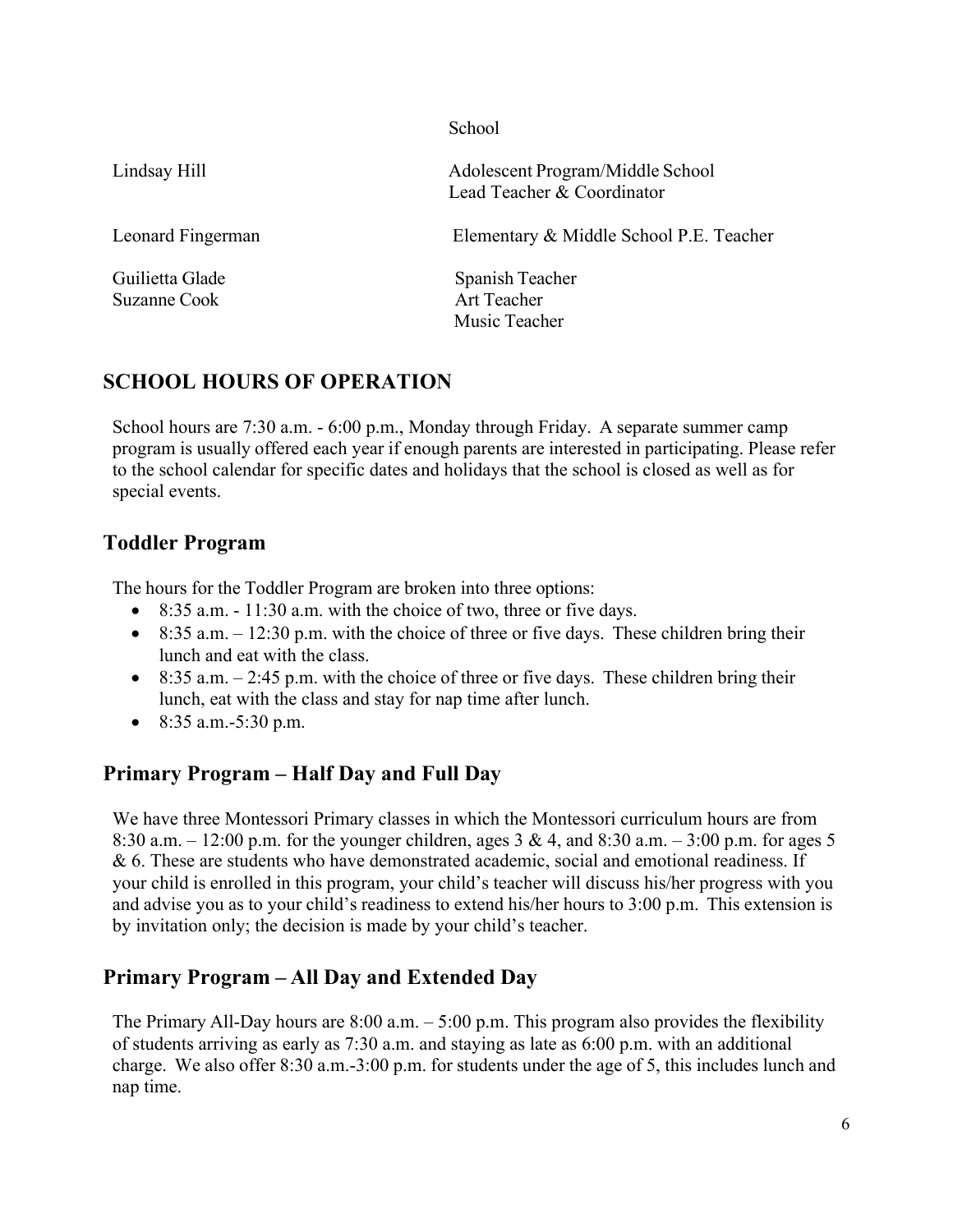## **Elementary Program**

Elementary hours are School-Day (8:20 a.m.- 3:00 p.m.) and All-Day (7:30 a.m. - 6:00 p.m.)

### **Middle School/Adolescent Program**

Middle School hours are School-Day (8:00 a.m. – 3:15 p.m.)

## **Office Hours**

During the school year, August -May, our office hours are 7:30 a.m. - 6:00 p.m., Monday through Friday. Summer office hours are 9:00 a.m. – 2:30 p.m., Monday through Friday. If you need to contact the school before or after office hours, leave a message and your call will be returned during office hours.

## **ADMISSIONS & FEES**

### **Enrollment Forms**

Enrollment forms must be completed in their entirety and returned to us by your child's first day of attendance. These forms contain vital information that we must have in the case of an emergency in addition to important allergy information about your child. Please report any changes promptly to the office. This is especially important for changes in emergency contact numbers, as well as any changes in your child's medical information.

## **Immunization Requirements**

Each child must have an immunization record on file **at the time of enrollment** or provide a signed affidavit against such immunizations. The only acceptable immunization form is the new Georgia form 3231 revision 1/100. This form must be from your child's pediatrician or the Health Department. There is a thirty-day grace period for receipt of immunization records upon entrance. Beyond that your child will not be permitted to attend class until we receive the correct immunization forms. These must be kept up to date. There is no grace period for updates.

## **Tuition & Fees**

Tuition is assessed on an annual basis. VMS budgets and maintains the curriculum and the staff annually based on the number of students enrolled. The tuition, therefore, is not subject to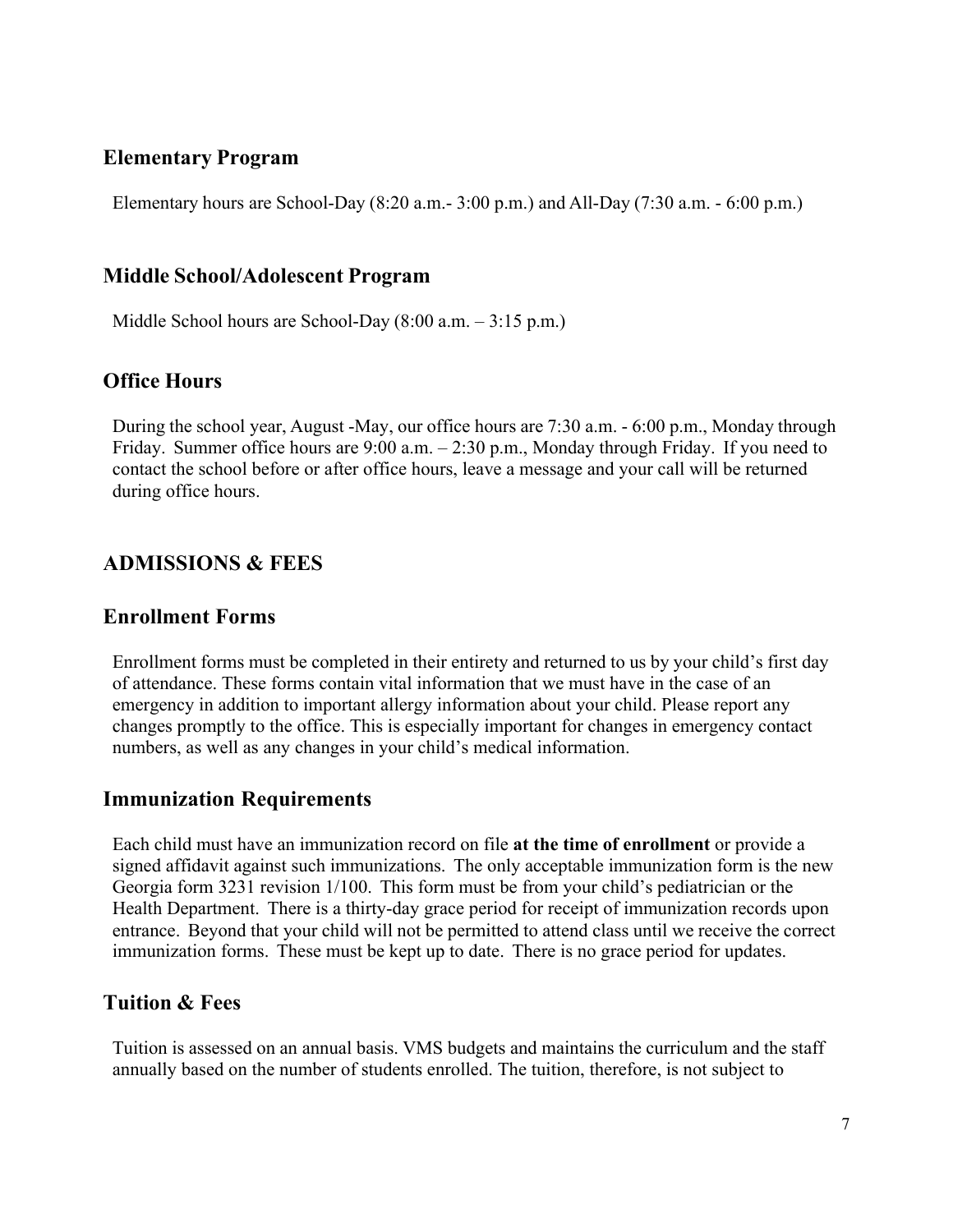adjustment by reduction or remission because of absence or holidays. It is understood that students are enrolled for the entire school year, or for such portion of the school year as remains after the date of enrollment.

No cash will be accepted for tuition payments. We will, however, accept a money order or credit card with a 3% processing fee.

Tuition is due to the office the **1st of each month and will be considered late after the 5th of each month.** You may mail your check or drop it in the tuition box (located outside to the left of the office door) at any other time. If you will be out of town or the school is closed at a time tuition is still due, you may mail the payment in advance. *No post-dated checks will be accepted. Please do not place checks in the mailbox or give to anyone at carpool. Please put checks in the mailbox on the left side of the front door.*

A \$40.00 per month late fee will be assessed for any payments made beyond the 5th of each month. Please be aware that there are no grace periods beyond the 5<sup>th</sup> of the month. An additional \$40.00 late fee will be assessed if tuition payment is not paid by the  $15<sup>th</sup>$  of the month. Also, each day after the  $15<sup>th</sup>$  that tuition is not paid, there will be an additional \$3.00 per day late fee incurred. A \$40.00 service charge will be assessed for any returned checks. In fairness to all, we will not overlook late payments.

#### **A 90-day written notice of withdrawal is required for any withdrawals. Tuition will not be refunded in the event of withdrawal without 90-day written notice.**

### **Supply Fee**

Village Montessori School has worked to keep tuition reasonable and to limit fees while providing many of the items that other schools ask parents to provide. Rather than ask parents to provide a variety of items for which you must go shopping, we ask each parent to pay a supply fee for the entire school year. This fee is due with the registration payment and covers some of the cost of consumable supplies. For the Elementary students, the fee also covers workbooks and shared textbooks. The supply fee will be pro-rated if the student starts school after January 15<sup>th</sup>. The contract for the following school year must be signed at the same time in order to receive the pro-rated discount. It is not **non-refundable**.

### **Registration Fee**

There is an annual registration fee, which is **non-refundable** and is not applied toward regular tuition. Registration is reduced for contracts that are returned by a specified date. Contracts returned after the specified date, are subject to the standard registration fee.

### **Financial Aid**

Village Montessori School offers financial aid scholarships through the Apogee Scholarship

**.**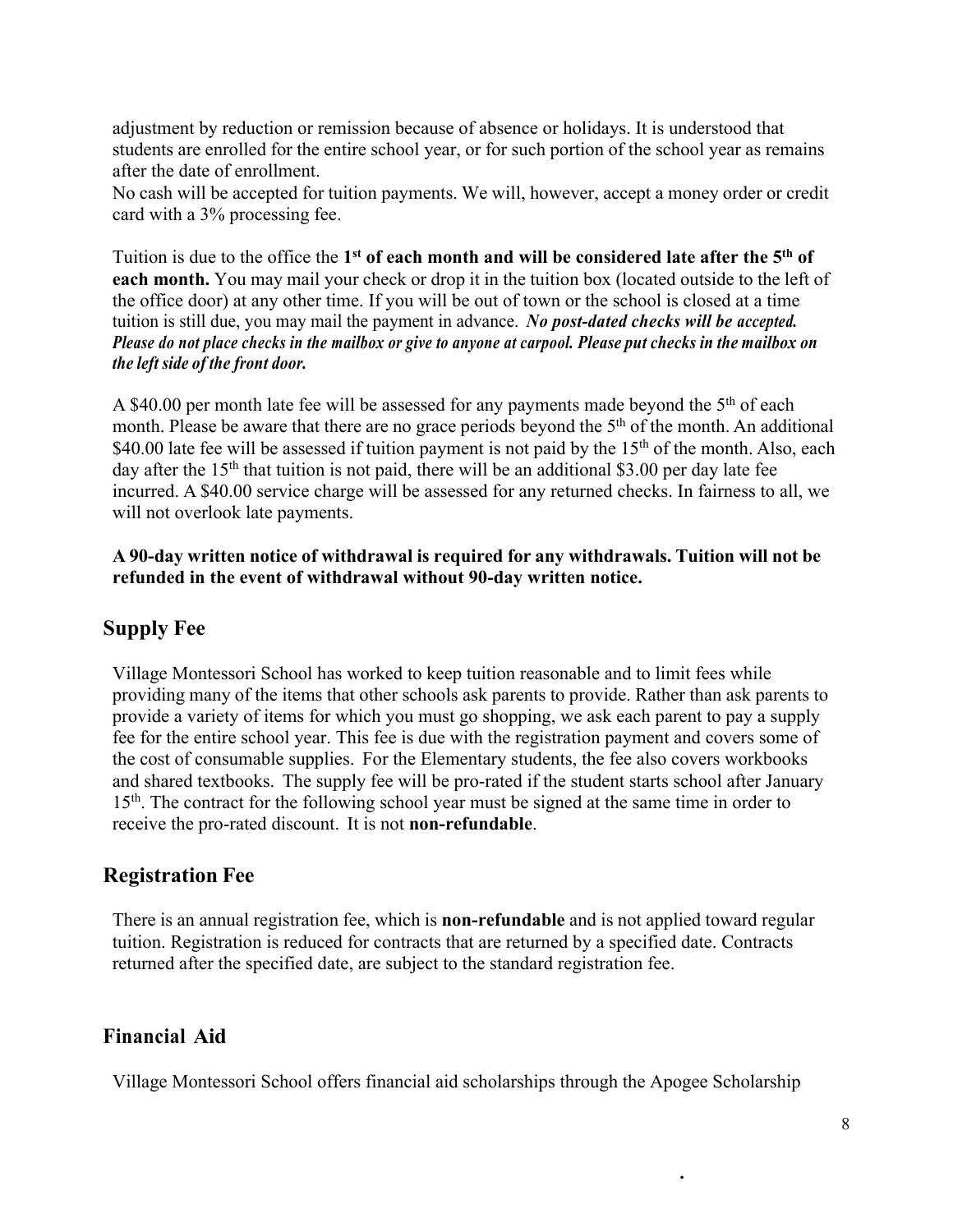Fund. Please visit www.ApogeeScholarships.org for more information. In addition, the school offers some scholarships to families based on financial need through the generosity of our Parent Association. If you would like to be considered, please see the office for a financial aid packet after February 1<sup>st</sup>. All financial aid applications are due by April 15<sup>th</sup>. This is offered only **to currently enrolled families.** 

## **MEDICATION, HEALTH, AND SAFETY**

#### **Medication**

Except for first aid, personnel shall not dispense medication to a child without specific written authorization from the child's physician and parent. Following are the guidelines and criteria for dispensing medication:

- VMS personnel shall only dispense prescription medications.
- The medication must be provided by the parent and must be accompanied by a completed authorization form (available in the office).
- Medication shall be in the original labeled container with child's full name.
- Non-prescription or over the counter medication shall not be dispensed.
- VMS personnel are not permitted to dispense medication on an "as needed" basis.
- Authorizations to dispense medications shall be limited to two (2) weeks, unless otherwise prescribed by a physician. Authorization for medication to be administered for more than two (2) weeks must be updated every six (6) months by the child's physician.
- Non-emergency injections shall only be administered by persons appropriately licensed unless the parent and physician of the child sign a written authorization for the child to selfadminister the injection.

Please *do not* send medication to school in your child's lunch box. Medicine is to be given to your child's classroom staff. If any adverse reactions are noted, parents will be contacted at the phone numbers provided on personal records. **PARENTS MUST ALWAYS KEEP THESE NUMBERS UPDATED.**

#### **Health**

The Georgia Department of Human Resources provides a chart of communicable disease and recommendations for exclusion of sick children from school and their readmission to school. This chart is posted in the office and will be followed.

A child shall not be accepted nor allowed to remain at the school if the child is running any fever (99-100.4 is considered a low-grade fever) and/or has another contagious symptom, such as, but not limited to, a rash, vomiting, diarrhea, sore throat, or green or yellow runny nose for several consecutive days. If a child experiences any symptoms, he must remain at home 24 hours symptom free without use of medications. Please see additional Covid-19 requirements. If a child contracts a noticeable communicable disease, it is the parents' responsibility to notify the school. The child will not be allowed to re-enter school without a doctor's note.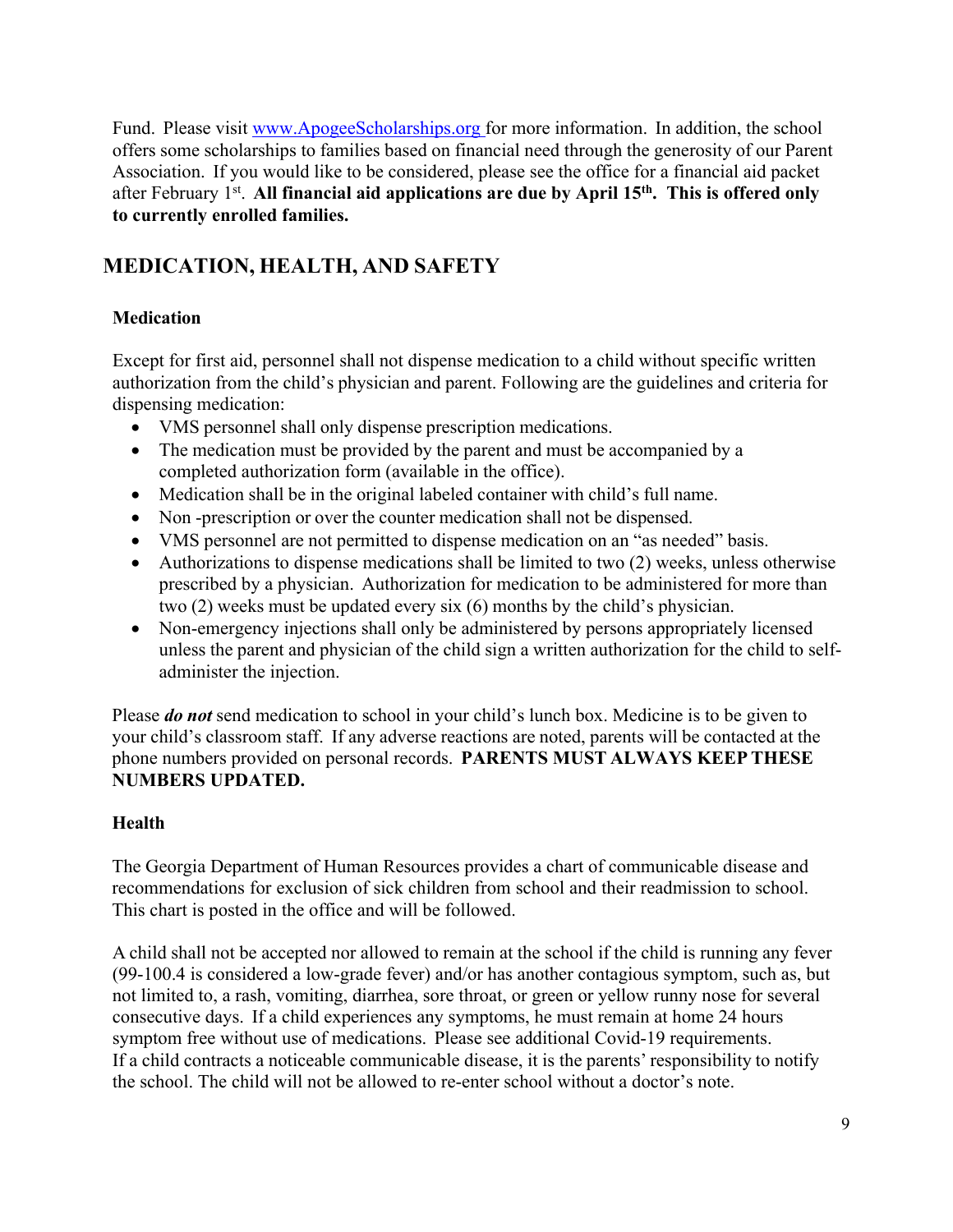## **ATTENDANCE**

#### **Primary & Elementary Early Arrival (7:30a.m. – 8:30a.m.)**

To be able to bring your Primary child to school early, he or she must be enrolled in the extended all day program. Between 7:30a.m. - 8:00a.m., the office assistant will direct your child to his/her classroom.

#### **Primary & Elementary Carpool:**

| <b>Arrival Times</b>                       |                          | Pick-Up Times                             |             |  |
|--------------------------------------------|--------------------------|-------------------------------------------|-------------|--|
| Toddler: $8:35$ a.m. $-8:50$               |                          | Toddler: 11:30 a.m 12:30 p.m. 2:45p.m. or |             |  |
|                                            |                          | 5:30                                      |             |  |
| Primary: 8:30 a.m. - 8:45 a.m.             |                          |                                           |             |  |
|                                            |                          | Primary (half day): $12:00$ p.m.          |             |  |
| Lower Elementary: 8:20 a.m. - 8:30 a.m.    |                          | Primary (full day): 3:00 p.m.             |             |  |
| Upper Elementary: $8:15$ a.m. $-8:30$ a.m. |                          |                                           |             |  |
|                                            |                          | Lower Elementary: 3:00 p.m.               |             |  |
| Middle School:                             | $8:00$ a.m. $-8:10$ a.m. | Upper Elementary: 3:00 p.m.               |             |  |
|                                            |                          | Middle School:                            | $3:15$ p.m. |  |

### **Arrival & Departure General Procedures**

- 1. All children will be released to parents only or those designated on your child's enrollment forms. If you make arrangements for someone else to pick up your child, you must: notify the school in writing or by phone, **even if the alternate person is already listed on the enrollment form**. Please check in with the office if you are picking your child up early, and a staff member will get your child from class. Please refer to Covid-19 rules and regulations.
- 2. Forgotten items (lunches, homework, medication, clothing, etc.) should be dropped off on the bench in front of bldg. A, and a staff member will take it to your child's class.
- **3.** If your child is enrolled in our After-School Program, please remember to bring home all correspondence from school. For After-School dismissal please call the front office when you arrive, and your child will be called up to meet you in the office. **Please do not call before you arrive. We can not have children waiting in the office.**
- 4. Please make sure your child is buckled properly, do not exit the driveway without having your child properly restrained.
- 5. **EFFECTIVE JULY 1, 2011.** Children under age eight are required to be in a child safety seat or booster seat appropriate for their height and weight and used according to the manufacturer's instructions. The law also requires children under eight to ride in the rear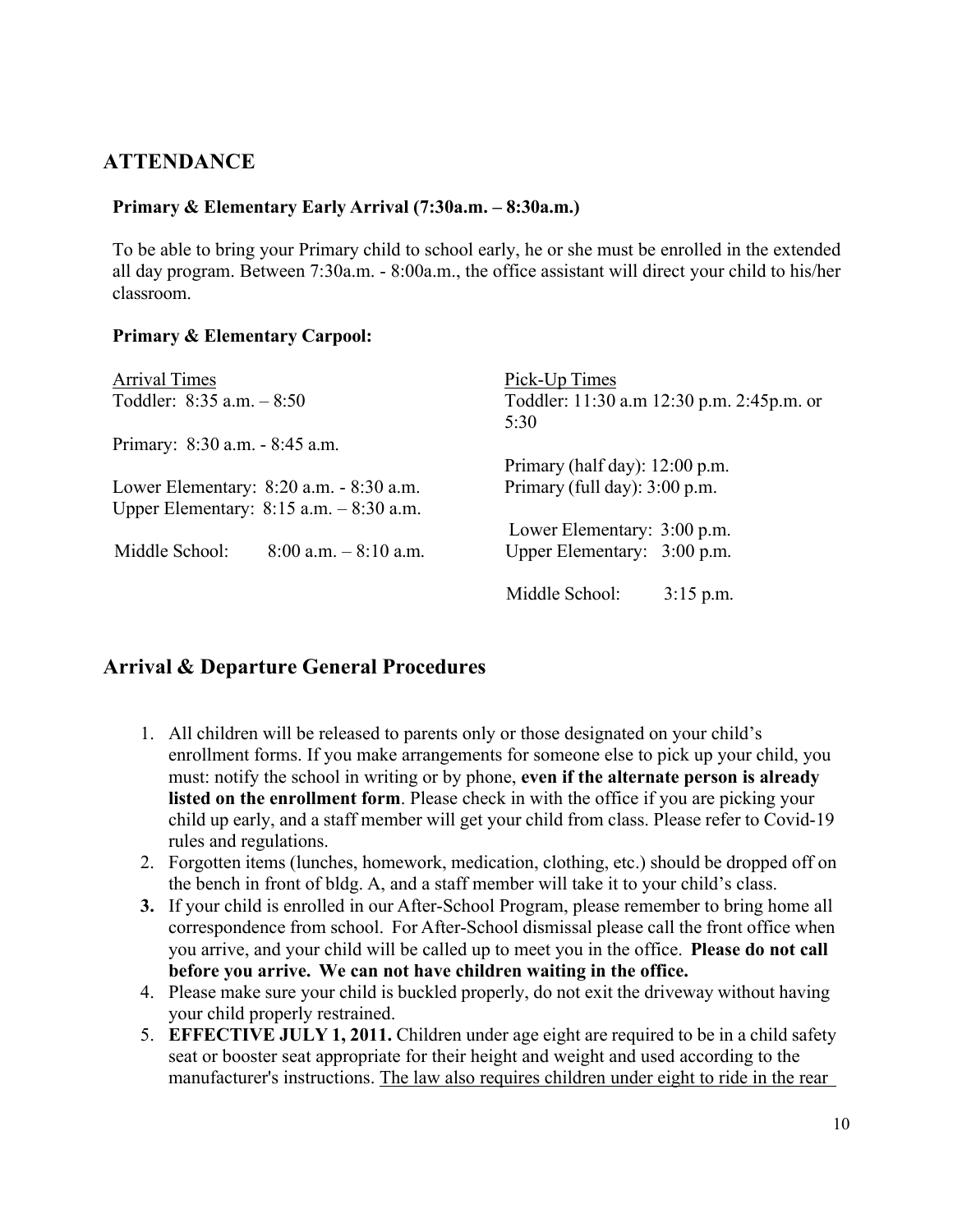seat. Village Montessori will only place children into appropriate car seats and never in the front seat.

- 6. Please **refrain from the use of cell phone and smoking** in the carpool line. This will help ensure the safety of our children.
- **7.** Several factors are crucial to maintaining a steady flow during carpool time. Communication between carpool staff and parents is *prohibited*. If a message is essential, please proceed through the carpool lane and pull over out of the flow of traffic and call the office.

### **Tardiness**

Young children need a dependable schedule. The classroom is a collaborative community that has a definitive schedule. It is upsetting to a child if he/she is often "out-of-sync" with the rest of the class**. Please avoid unnecessary late arrivals**, which can be frustrating for your child and disruptive to the class. It is vital that your child arrives to school on time. Students who are tardy must present a written note from the parent or legal guardian. Tardiness and absenteeism are reported daily to the front office and kept on file. When your child leaves VMS this is part of the records that the new school receives. Excessive tardiness and absenteeism are also reported to the state department of Family and Children Services. Please set a good example for your child and arrive on time.

#### **Absenteeism**

If, for any reason, your child is not in class on a school day, a note explaining his absence must accompany your child on their return to class. Children in grades K-12 are required to be in school. **Excessive absenteeism will need to be addressed by scheduling a meeting with parents and our Director of Operations.**

#### **Traffic Plan During Non-Carpool Times**

**Entering -** To reduce traffic on Steeple Run, if you arrive during non-carpool times, you may use the entrance near our mailbox.

**Exiting -** When exiting our driveway toward Steeple Run, visibility is limited, yield to traffic traveling north on Steeple Run.

#### **Traffic Plan During Carpool Times**

During carpool times (and 10 min. prior to and after each time), the driveway is ONE-WAY only, with entry only from Steeple Run Drive and exit only onto Hwy. 92 (Woodstock Road).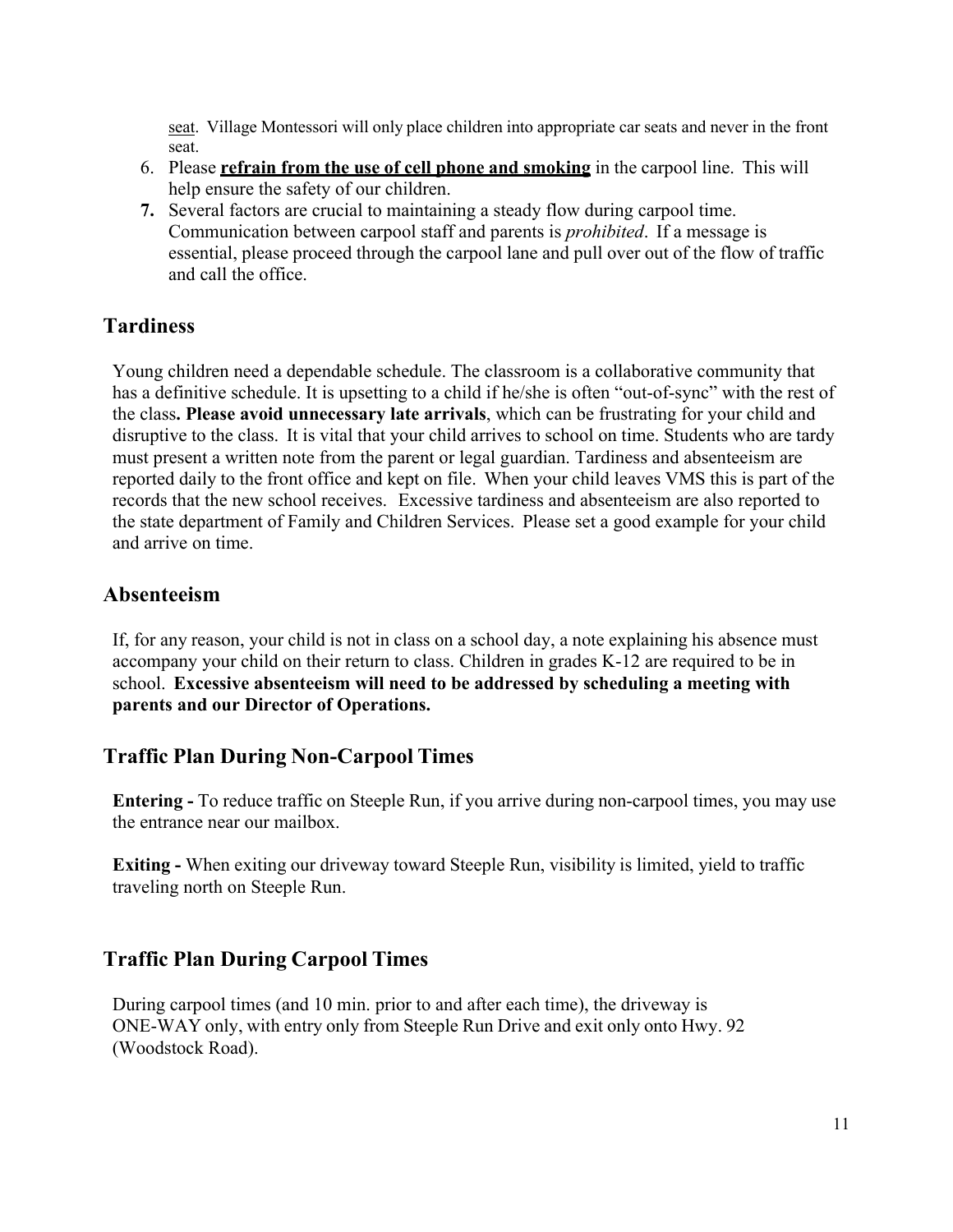#### **Late Pick Up Policy**

Out of respect for staff schedules, your child and other parents who pay for extended care, the fees for late pick-ups are designed to encourage you to be on time every day.

**Toddler carpool ends at 11:50am. Noon carpool ends at 12:10pm. Three o'clock carpool ends at 3:10pm.** 

## **Fees for Late Pick Up**

The following late fees will be charged for pick-up after the above times as applies to your chosen program:

You will be charged \$1.00 per minute. If you anticipate being more than 15 minutes late, a call is appreciated.

**Habitual late pick-ups will be subject to additional fees and a meeting with administration which may result in dismissal.**

**Children who are not picked up by 3:15 will need to wait outside of the office if afterschool programs are full.**

### **After School Program**

The before and after school programs are offered as a courtesy to our working parents. It is a program that parents sign up for when enrolling. During the Pandemic afterschool will be in your child's classroom. There will be NO DROP INS this year. Children will need to bring their own snack. An extra fruit or bar should be brought in the child's backpack.

### **Inclement Weather**

In the event of inclement weather, watch TV **11 Alive** for school closings or check their website. Our closings will also be posted on the VMS Facebook page. VMS closes or stays open independently of area county closings, so it is especially important to stay informed through these means.

### **Visitors**

Classes are in session after 8:45 a.m. Parents and other visitors may not proceed past the reception desk without signing in. All visitors to the school will sign in at the front office and wear a name tag.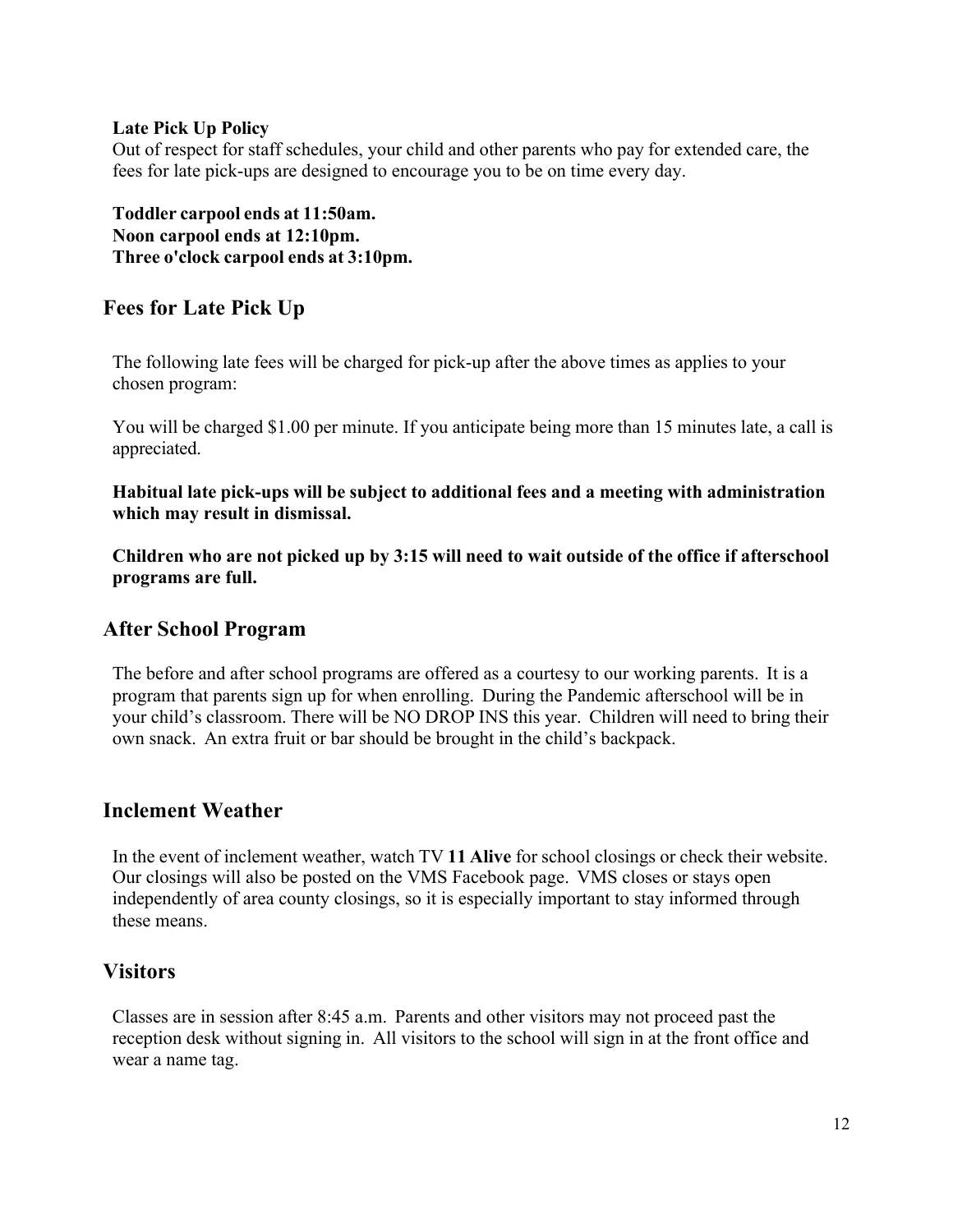## **Classroom Observations**

Parents are encouraged to observe their child's class as well as other classes. Observation of a class in progress is an exciting experience. However, in order to maintain the orderly environment, and out of respect for the child's work pattern, we have certain guidelines and suggestions. Observations will begin after October 1<sup>st</sup>. **Parents are welcome to observe in their child's class; however, we ask that you please make an appointment if you wish to visit. The size of the classroom permits only two people to observe at a time. We ask that when you observe, you remain as unobtrusive as possible as possible so that natural activities of the children can be sustained for your observation. If you have any questions arising out of your classroom observation, please feel free to schedule an appointment with your child's teacher, as well as with our Director of Education**. Prior to entering a classroom, Observation Guidelines will be given for you to read. We appreciate your cooperation in following these guidelines. There will be no routine parent observation during the first months of the school term.

### **Discipline and Behavioral Guidelines**

VMS strives to create a safe, loving and supportive environment. Our staff is highly qualified to guide and direct children along the path of development. Children will be taught what is and is not acceptable behavior and encouraged to participate in cooperative learning. Consistent guidelines will be set and discussed with the children.

The Montessori environment instills self-direction, self-motivation and self-control. The acquisition of these traits is critical to the success of the program. Our staff will guide and direct the children toward these goals of acceptable behaviors wherein the child grows in self-esteem and self-confidence. Montessori professionals are trained to redirect children's behavior and to connect to the child's inner interests so that he/she may express that interest in his/her daily activities. However, not all children are able to become self-directed and independent and thrive in the Montessori environment. Children who are unable to exercise self-control, despite various approaches to behavior modification, may be referred for alternative placement. All forms of harassment and discrimination based on race, religion, national origin, ethnicity, sex, sexual orientation, age or disability are strictly prohibited. Causing physical or emotional harm to anyone, damage to property of others, or creating a hostile environment at school will not be tolerated. *Reference: Thacker Montessori School Policy*

#### **Discipline Policies:**

- 1. All classroom and playground rules and procedures will be clearly outlined and explained to all students.
- 2. All staff will apply rules and limitations consistently.
- 3. All children will be treated with respect and empathy.
- 4. Children will be encouraged to learn to interact with respect for one another, to manage conflict and to cooperate without an adult's direct intervention. However, if the teacher believes intervention is necessary, he/she will intervene to achieve this result.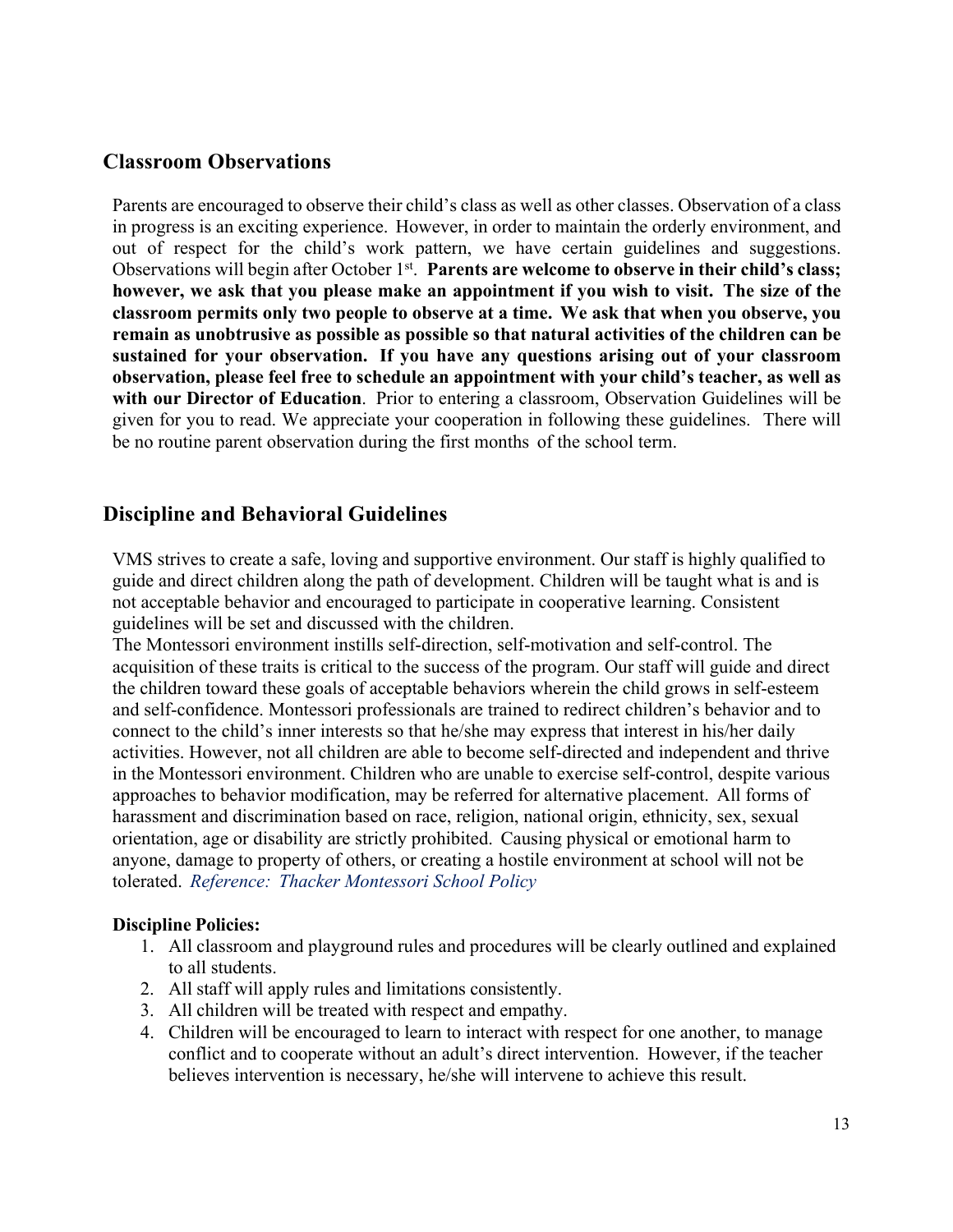Behavior which is not acceptable, and which will receive intervention when excessive or frequently repeated may include but not be limited to:

- Physical aggression such as hitting, kicking, biting or pushing.
- Purposeful destruction of the school's or other children's property.
- Excessive outbursts or frequent "temper tantrums," such as throwing items, screaming or hurting self and others.
- Consistent refusal to adhere to or cooperate with teacher's instruction or the classroom rules, schedules or procedures, especially in a manner which might create hazards for self and others.

When a child poses a threat to himself or others in the classroom, or any other behavior threatens the integrity of the classroom, the child will be sent to the office to meet with an Administrator and an incident report will be filed. Removing a child from the classroom occurs rarely; however, this action will be at the discretion of the teacher if she/he deems it necessary for the welfare of the entire classroom. If the behavior is necessary, the parents will be requested to come immediately to pick up the child. In this event, you must make arrangements to have your child picked up from school. If any of the above behaviors are frequent, parents will be consulted and suggestions for addressing these behaviors may involve contacting the Fulton County Dept. of Family and Children's Services or the special education department in the local school system or a child psychologist or professional. Parents who enroll their children in VMS must be willing to fully cooperate in addressing the special needs of their child.

#### **Village Montessori School retains the right to dismiss a family or student for any reason deemed appropriate by the Administration.**

### **Communication**

#### **Communication with Teachers and Staff**

Communication between parents and Village Montessori teachers and staff is crucial. If you need to speak with your child's teacher, please send in a note, email her/him or call the office and leave a message to schedule an appointment. The faculty is unable to speak at length during school hours while children are present. The teacher will contact you after school.

Do not solicit information about your child from any staff member other than your child's lead teacher. **It is school policy that no one on staff other than the lead teacher or the Director of Operations communicates with parents in matters of their child's behavior or gives advice on that subject.** If you have questions or concerns about any administrative issues, please contact the office.

Class list are for use of invitations and parent private communications. Absolutely NO SOLITICATION or mass communications are to be sent to names on the class lists under any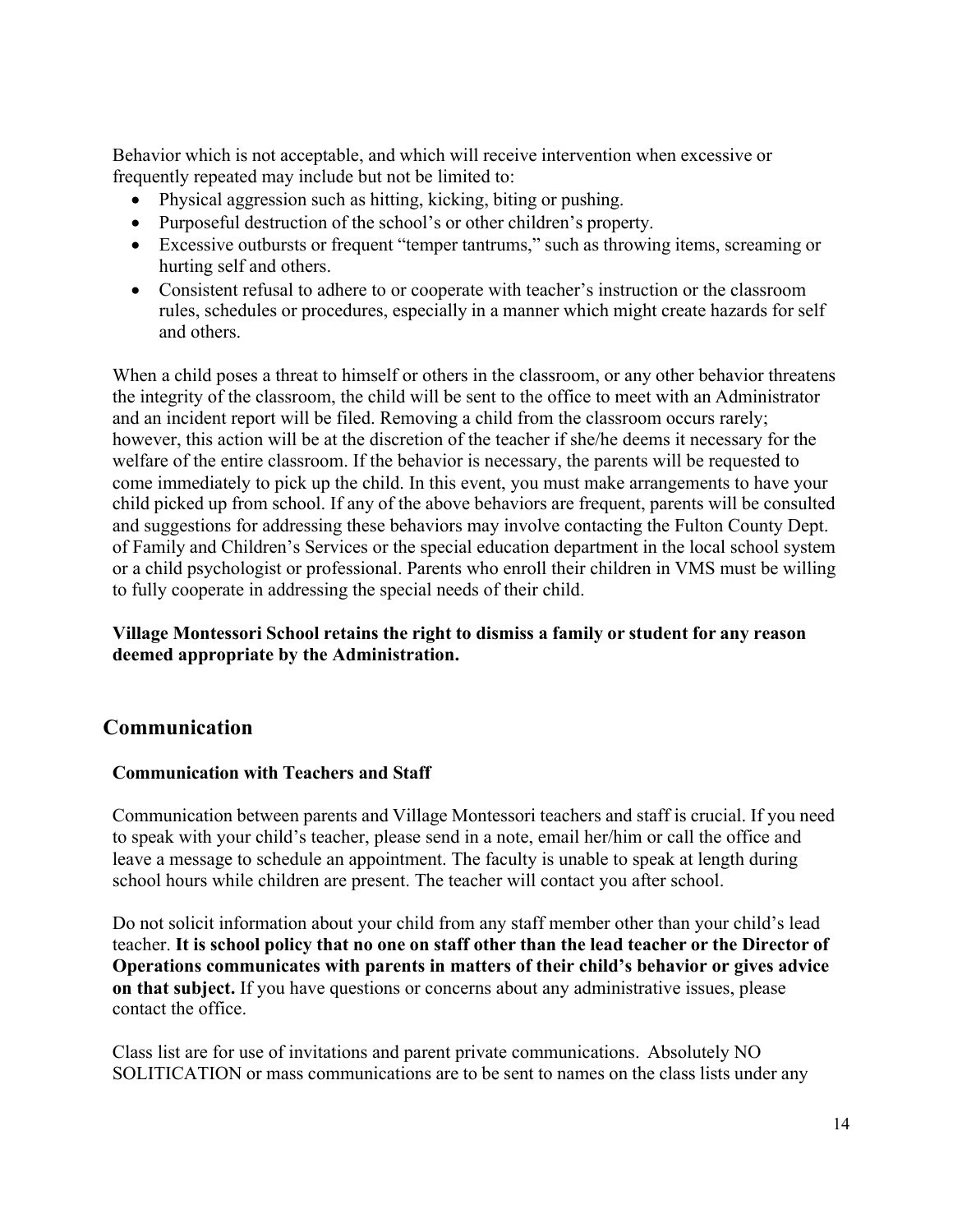circumstances.

## **Who should I ask?**

If you have any questions regarding your child or your child's classroom, please contact your child's teacher and he/she will contact you promptly.

If you have any questions regarding your tuition payment account or other program accounts, you may discuss with **Annmarie or Debbie** (our accountant).

If you have any questions regarding tuition policies or procedures, **Annmarie** will be happy to help you.

If you have any questions regarding the classroom in general, teacher, or other Montessori or education related questions, **Siobhan Medina,** Level Lead Coordinator**,** will be happy to help you.

If you have any other general questions or concern, please contact **Annmarie.**



## **VMS Parent Association**

Philosophy: The VMS parents' association acts as a support for VMS. The Parent Association supports parents and the goals and spiritual growth of VMS.

Goals:

1. Parent support - The VMS-PA provides an opportunity for parents to not only interact in organized settings, but also an informal way for social interaction and mutual support for families with similar needs and values, with a goal of building a sense of community and providing a substitute "extended family" for our families.

- 2. Parent Education
- 3. Community Outreach
- 4. Growth and expansion of school or programs

Membership: All parents of children enrolled at VMS are members of the Parent Association. Meetings will be held periodically throughout the year and dues are requested from members. The dues help fund social events, seminars, festivals, family picnics, etc.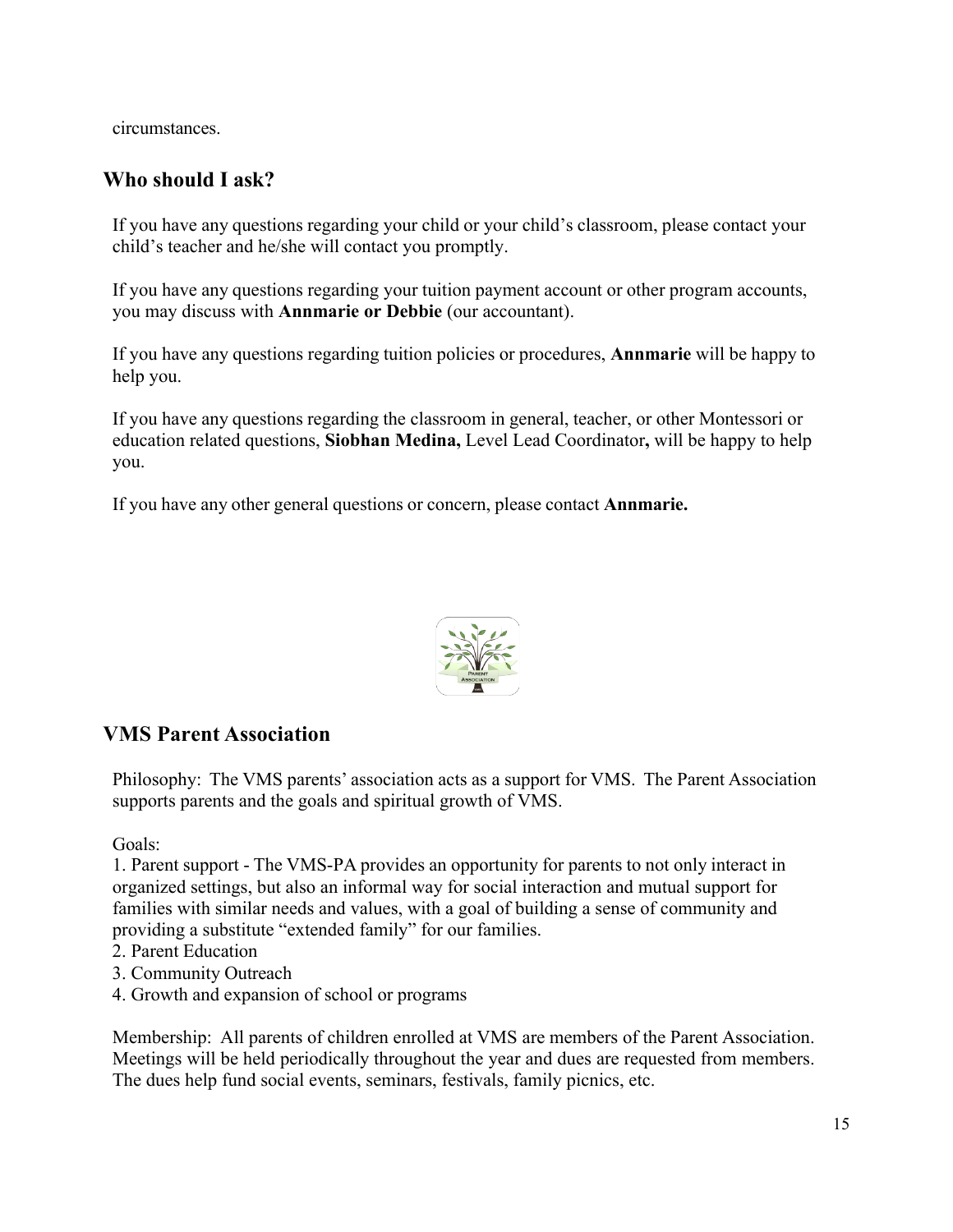## **Fundraising at VMS**

- Fundraising activities are coordinated through the VMS Parent Association and are limited to the following:
- Auction/Spring Gala: This event raises money for the Village Montessori Scholarship Fund.
- Classes: Upper Elementary and Middle School may raise funds throughout the year for special year end trips or for the Adolescent micro-economy.

## **Being a Village Montessori Parent**

#### **VMS parents:**

When parents choose to enroll their children in Village Montessori School, they agree to support our mission statement, follow rules and guidelines set out in the Parent Handbook, and abide by Village Montessori policies.

We expect the following from our parents:

- Make continuing efforts to understand and embrace the Montessori approach and work in partnership with the school. This includes attending parent education events and parent/teacher conferences.
- Demonstrate respect for all adults and children, the school and the school's programs.
- Strive to parent according to Montessori principles.
- Maintain active, direct and respectful communication with the school.

As parents, you can expect the following from us:

- We strive to fulfill our missions as an AMI Montessori school.
- We aim to maintain open, honest, timely and respectful communication with you about your child and about information affecting the school community.
- We strive to ensure that the environment is physically and emotionally safe and supportive, as well as aesthetically beautiful.
- We work hard to ensure that the school building and grounds are physically safe, secure and well maintained.

### **Summary**

Thank you for taking time to read our Parent Handbook. Village Montessori School reserves the right to make revisions to this handbook. Revisions will be made known to